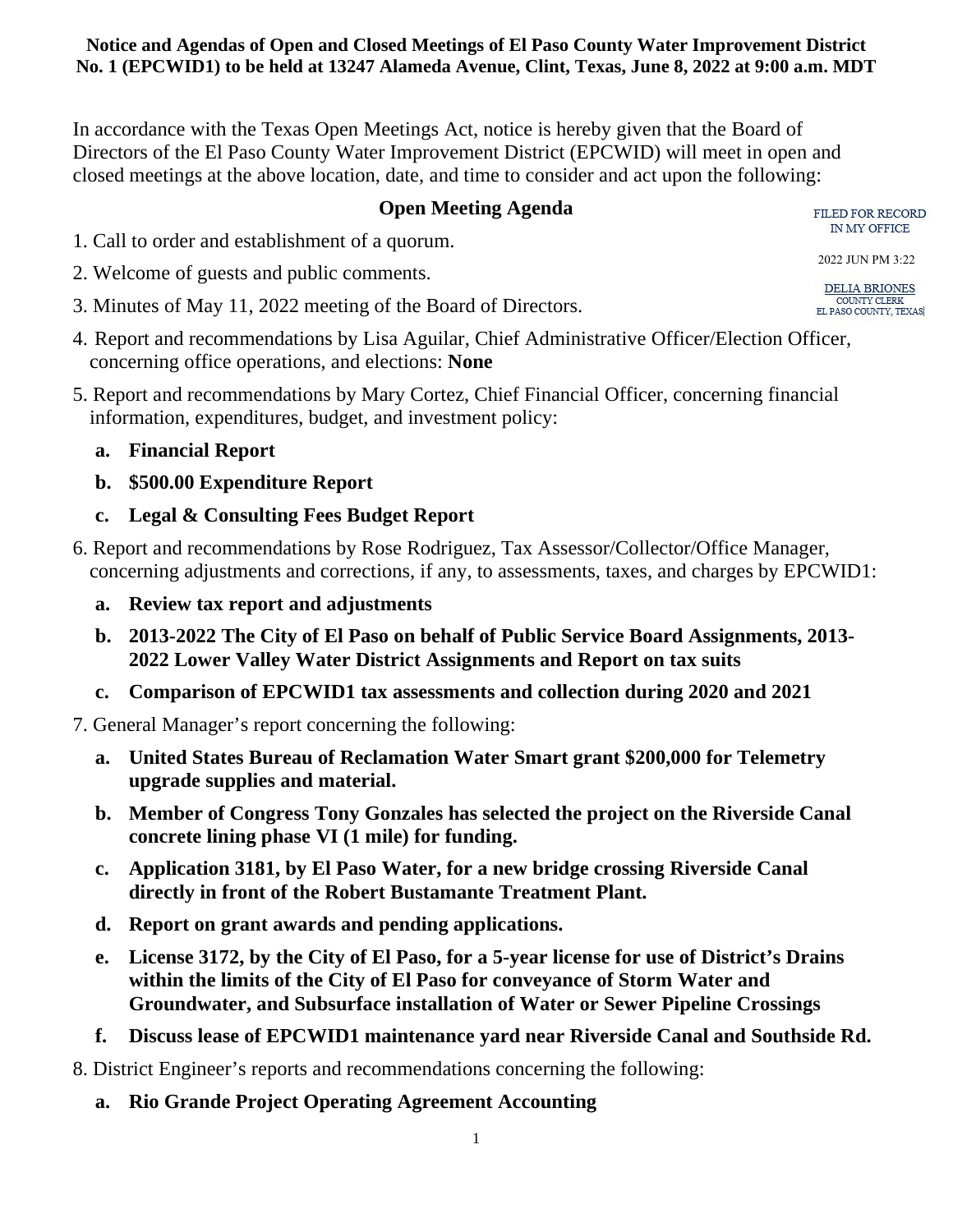- **b. Rio Grande Project Compact Accounting**
- **c. Rio Grande Project Water Supply and Water Allocations**
- **d. Status of 3rd Party Construction in District Canals and Drains**
- 9. Maintenance Manager's reports and recommendations concerning the following:

# **a. Drain maintenance program and water delivery system**

10. Water Master's reports and recommendations concerning the following:

# **a. Water use and availability**

- 11. Water delivery allocations to EPCWID1 water users and water available by contract: **None**
- 12. Subdivision Plats within District Boundary requirement in License Manual: **None**
- 13. Applications for Licenses for Use of District Real Property:
	- **a. Application 3044, by City of Socorro, for 25-year license for a free-span pedestrian bridge across Franklin Feeder Canal (an irrigation canal) at Passmore Rd., at approximately station 102+30**
	- **b. Application 3045, by City of Socorro, for a 25-year license for a 48" RCP culvert, shared use path over culvert, within Upper Clint Lateral (an irrigation canal) at Passmore Rd., at approximately station 29+26**
	- **c. Application 3046, by City of Socorro, for an approval letter for a shared use path across the Franklin Drain (an irrigation canal) at Passmore Rd., at approximately station 131+96.61, provisional to License 1990**
	- **d. Application 3161, by Spectrum Gulf Coast, L.L.C., for a 25-year license for an aerial fiber optic cable system crossing the I-243 Lateral (an irrigation canal), at approximately station 91+22**
	- **e. Application 3178, by El Paso Electric Company, for a 25-year license for a 3 phase 14 KV overhead power line crossing the Montoya Lateral Branch A (an irrigation canal) at Montoya Rd., at approximately station 68+81**
	- **f. Application 3180, by MCImetro Access Transmission Services Corp., for a 25-year license for an aerial fiber optic cable system crossing the Franklin Canal (an irrigation canal) at Eucalyptus St., at approximately station 197+03.38**

14. Sale of Surplus District Real Property under 49.226 of the Texas Water Code:

- **a. Application 1797, by Ben L. Ivey LTD, consider 2nd offer for approximately 5.522 acres of the Mesa Spur Drain, Ysleta Grant, Block 1, Tract 1-A, City of El Paso, El Paso County, Texas**
- **b. Application 3173, by City of El Paso on behalf of Public Service Board, consider offer for a portion of the Franklin Drain within the City of El Paso**
- 15. Any or all of the items shown on the attached Closed Meeting Agenda.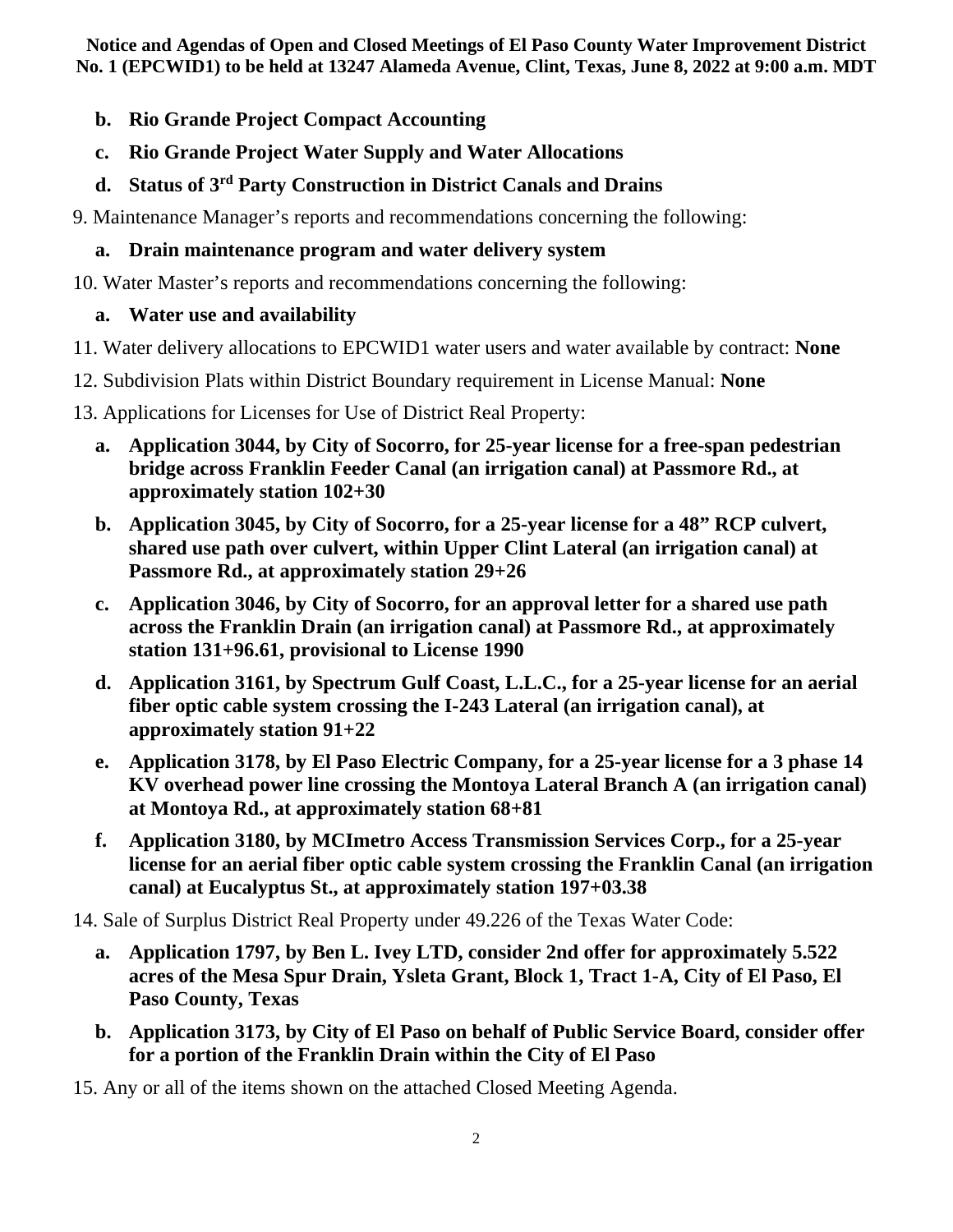16. Consideration of agenda items for next regular board meeting.

17. Adjournment.

At any time during the open meeting, the Board of Directors may retire into a closed meeting to discuss the subjects shown on the Closed Meeting Agenda after the presiding officer publicly announces that a closed meeting will be held; and identifies the section or sections of Chapter 551 of the Texas Government Code under which the closed meeting is held.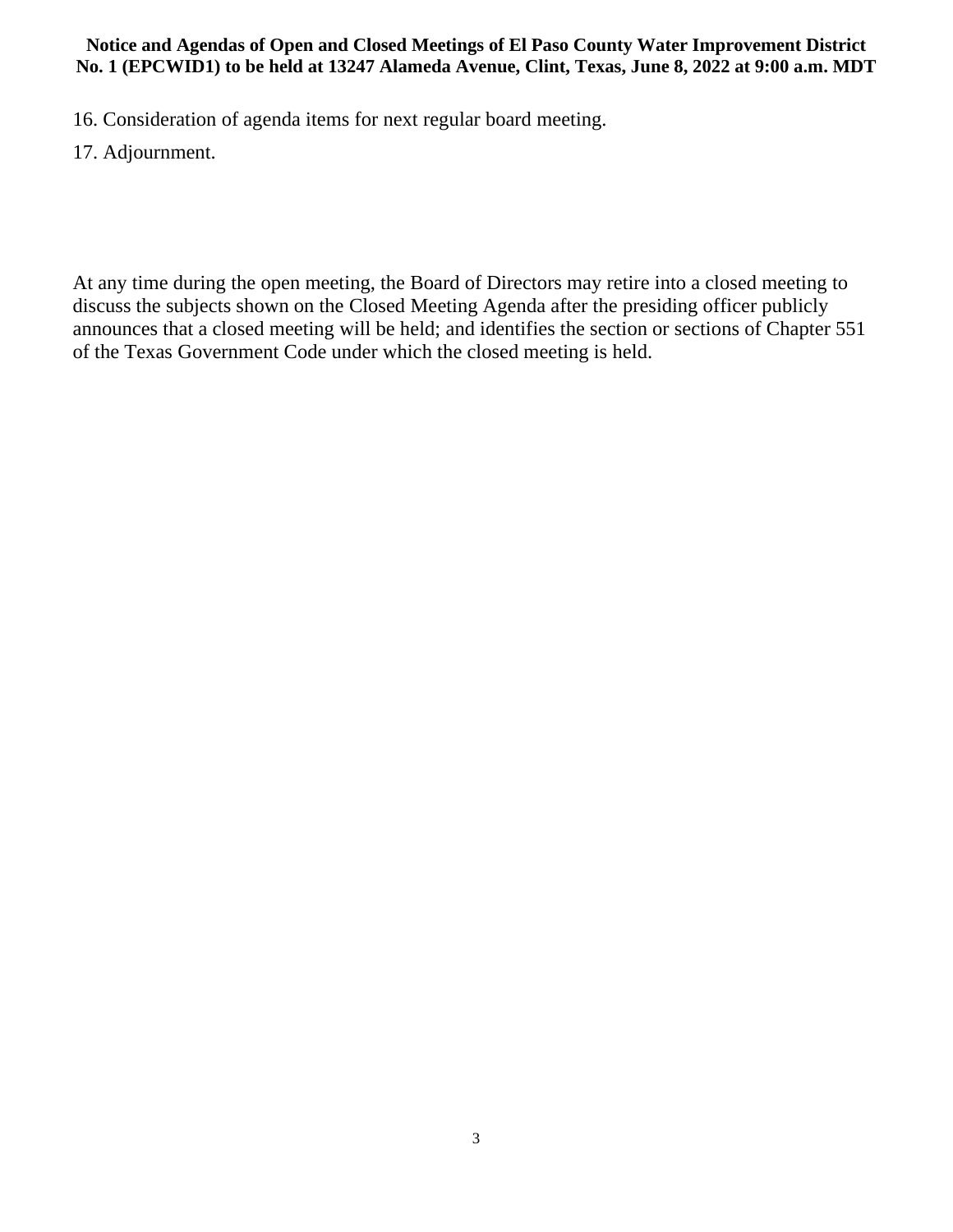## **Closed Meeting (Executive Session) Agenda**

- 1. Pursuant to Texas Gov. Code §551.071 the Board of Directors will conduct a private consultation with its attorneys seeking advice of such attorneys regarding the following pending or contemplated litigation; or settlement offer(s); or on the following matter(s) in which the duty of the attorneys to EPCWID1 under the Texas Disciplinary Rules of Professional Conduct of the State Bar of Texas clearly conflict with chapter 551 of the Texas Government Code:
	- **a. New Mexico Lower Rio Grande Water Rights Adjudication No. CV-96-888-SSI 97- 104/107.**
	- **b. Status of State of Texas v State of New Mexico and State of Colorado, No. 22O141 Original in the United States Supreme Court and Intervention by the United States.**
	- **c. State of New Mexico ex rel. Office of The New Mexico State Engineer, Plantiff-Appellee, v. Margie Garcia Oscar v. Butler, Rose Marie Arispe Butler and Sammie Singh, Defendants-Appellants, and Elephant Butte Irrigation District, et. al., Defendants No. A-1-CA-36269.**
	- **d. Albert Lopez & Lexby Lopez vs. City of El Paso, Texas, EPCWID#1, Mid-West Textile Company and Union Pacific Railroad Company, Cause No. 2017-DCV0065.**
	- **e. Rogelio Trevizo vs. El Paso County Water Improvement District #1, Cause No. 2019DCV1164.**
	- **f. ALLIANCE ESG, LLC d/b/a ALLIANCE ENVIRONMENTAL SERVICES GROUP and GERALD and CHRISTINE GOODWIN, Individually, Plaintiffs, vs. EL PASO COUNTY WATER IMPROVEMENT DISTRICT NO. 1, Defendant, Cause No. 2020DCV2782.**
	- **g. Julio F. Cervantes, Plaintiff v. El Paso County Water Improvement District No. 1 and Joshua Nathan Quinn, Defendant, Cause No. 722-00027-CV**
	- **h. Julio F. Cervantes, Plaintiff v. El Paso County Water Improvement District No. 1 and Lisa Aguilar, Defendant, Cause No. 722-00028-CV**
	- **i. Carlos Rangel, Plaintiff v. Pedro Sarinana and El Paso County Water Improvement District No. 1, Defendant, Cause No. 2022DCV0546**
- 2. Pursuant to Texas Government Code §551.072, the Board will conduct a closed meeting to discuss the licensing, sale, purchase, exchange, lease or value of real property as shown on the open meeting agenda under items 7, 8, 12, 13 and/or 14.
- 3. Pursuant to Texas Government Code §551.074, the Board will conduct a closed meeting to deliberate the appointment, employment, evaluation, reassignment, duties, discipline, or dismissal of the below indicated officer(s) or employee(s) of EPCWID1 indicated below:

### **None**

4. Pursuant to Texas Government Code §551.076, the Board will conduct a closed meeting to deliberate Security Devices or Security Audits.